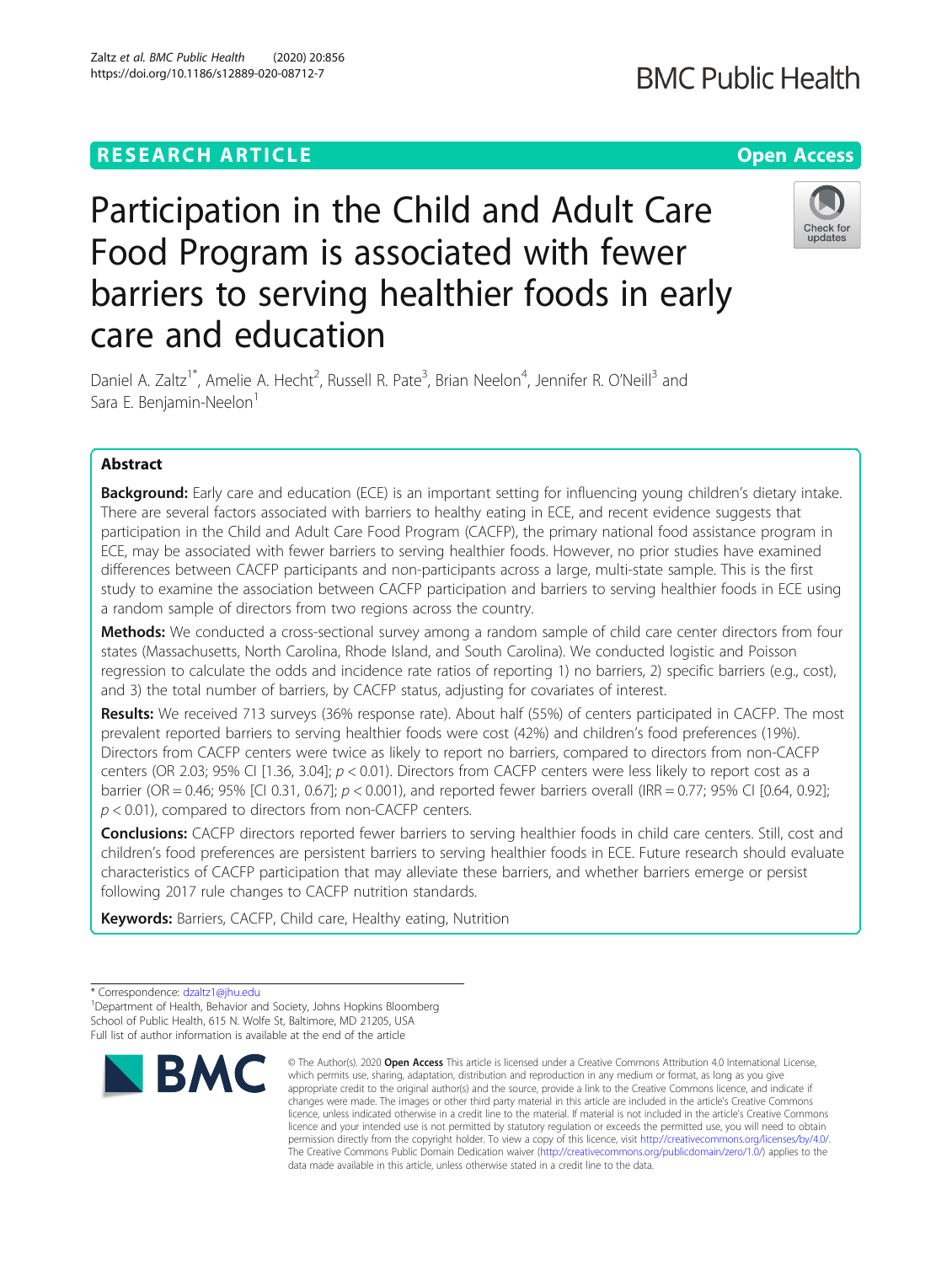## Background

Dietary habits developed during the preschool years may track into adulthood and impact lifetime risk of obesity  $[1-3]$  $[1-3]$  $[1-3]$  $[1-3]$ . Early care and education (ECE) settings are important venues for influencing young children's dietary intake [\[4](#page-7-0), [5\]](#page-7-0). More than half of American children aged 5 years or younger attend regular ECE [\[6](#page-7-0)], and current guidelines suggest providing children in full-time care with up to two-thirds of their daily caloric intake in ECE [[7\]](#page-7-0). One way to influence young children's diet quality in ECE is through the implementation of healthy eating policies [[7](#page-7-0)–[11](#page-7-0)], which often set age-appropriate limits to the types and amounts of less healthy foods that can be served, such as sugar-sweetened beverages or high-fat meats, and prescribe minimum amounts of healthier options to be served, like fruits, vegetables, and whole grains [\[9](#page-7-0), [12](#page-7-0)–[16\]](#page-7-0).

Most healthy eating policies are set and enforced as requirements for licensure by state-level regulatory agencies [\[5](#page-7-0), [8](#page-7-0), [17](#page-7-0)]. However, a variety of federal agencies and organizations publish recommendations for healthy eating in ECE [[10,](#page-7-0) [18](#page-7-0)–[20\]](#page-7-0) which may ultimately impact these state-level policies. For example, more than half of US states require all child care centers to follow Child and Adult Care Food Program (CACFP) nutrition standards, regardless of program participation [[21](#page-7-0)]. The CACFP is the primary federal nutrition assistance program for ECE and serves over four million low-income children per year [\[22](#page-7-0)]. Participating ECE programs receive reimbursements for eligible meals, snacks, and beverages in compliance with the USDA nutrition standards [[23\]](#page-7-0). Non-profit child care centers and family child care homes are eligible for participation in CACFP, as are for-profit programs that provide care to at least 25% children from families who meet the United States Department of Agriculture (USDA) income eligibility guidelines [[22](#page-7-0)].

The CACFP nutrition standards were revised in 2017 to require participants to serve a greater variety of fruits and vegetables, less solid fats and added sugars, and more whole grains [\[24](#page-7-0)]. Results from a national survey conducted shortly before the implementation of these new standards showed that the majority of CACFP center directors reported being ready to comply with the standards [[25\]](#page-7-0). One explanation for this reported readiness is that CACFP participants may have already complied with the new rules prior to their implementation [[26\]](#page-7-0). Still, there may be persistent barriers to serving healthier foods in ECE, like food costs [[27](#page-7-0)–[30](#page-7-0)], children's preferences [[27](#page-7-0), [30,](#page-7-0) [31\]](#page-8-0), staff time and knowledge  $[28, 32, 33]$  $[28, 32, 33]$  $[28, 32, 33]$  $[28, 32, 33]$  $[28, 32, 33]$  $[28, 32, 33]$  $[28, 32, 33]$ , and parent communication  $[29]$  $[29]$ . More research on barriers is needed to better implement healthy eating policies in ECE [[34\]](#page-8-0), and studying directors' perceptions of barriers to serving healthier foods is vital to successful implementation of the updated CACFP standards [[29\]](#page-7-0). Specifically, there have been several recent calls to evaluate how reported barriers differ between CACFP participants and non-participants [\[35](#page-8-0)–[37\]](#page-8-0). If CACFP participants experience fewer barriers to providing healthier foods, states seeking to improve the nutrition environment in ECE may be motivated to require all licensed ECE centers and home to comply with CACFP rules, regardless of participation status [\[35](#page-8-0)].

The study of barriers to serving healthier foods is one of several factors that characterize the food and nutrition environment in ECE, which also includes what foods are currently served  $[38]$  $[38]$  and consumed  $[39]$  $[39]$ , and how provider mealtime practices, like eating with children, impact the nutrition of children in care [[40,](#page-8-0) [41](#page-8-0)]. Prior research has established a correlation between CACFP participation and improved nutrition among young children in care, but there is still considerable room for improvement [\[35](#page-8-0), [42,](#page-8-0) [43\]](#page-8-0). Less is known about directors' perceived barriers to serving healthier foods, and how participation in CACFP may impact these barriers. There is limited evidence to suggest that CACFP participants experience fewer barriers to providing healthier foods in ECE [\[30](#page-7-0), [36,](#page-8-0) [44\]](#page-8-0), but findings from these studies were geographically limited to a single state [[30,](#page-7-0) [36,](#page-8-0) [44](#page-8-0)], did not include adjustment for potential confounders in analyses  $[30, 36]$  $[30, 36]$  $[30, 36]$ , or had a small sample size  $[44]$  $[44]$  $[44]$ . These prior studies provide a limited understanding of how participation in CACFP impacts barriers to serving healthier foods in child care centers. Evidence of differences in barriers by CACFP participation status derived from unadjusted analyses do not account for center-level characteristics that may impact a director's ability to provide healthier foods. Likewise, evidence derived from studies within one state may fail to account for statelevel differences in nutrition policies and practices that may impact a director's ability to provide healthier foods in their centers [[8,](#page-7-0) [33\]](#page-8-0). It is therefore important to study differences in barriers to serving healthier foods by CACFP participation status across multiple states, adjusting for potential confounders. To the authors' knowledge, no such study has done so either before or after the implementation of the new CACFP nutrition standards, which were designed to facilitate healthier eating in an accessible, cost-neutral way [[45](#page-8-0)]. Therefore, the purpose of this study was to evaluate barriers to serving healthier foods in child care centers across four states, comparing centers that did and did not participate in CACFP prior to the new CACFP rules taking effect. We hypothesized that more directors participating in CACFP would report experiencing no barriers to serving healthier foods, compared to non-participants. Based on results from prior studies, we also hypothesized that among the entire sample, cost would emerge as a top barrier.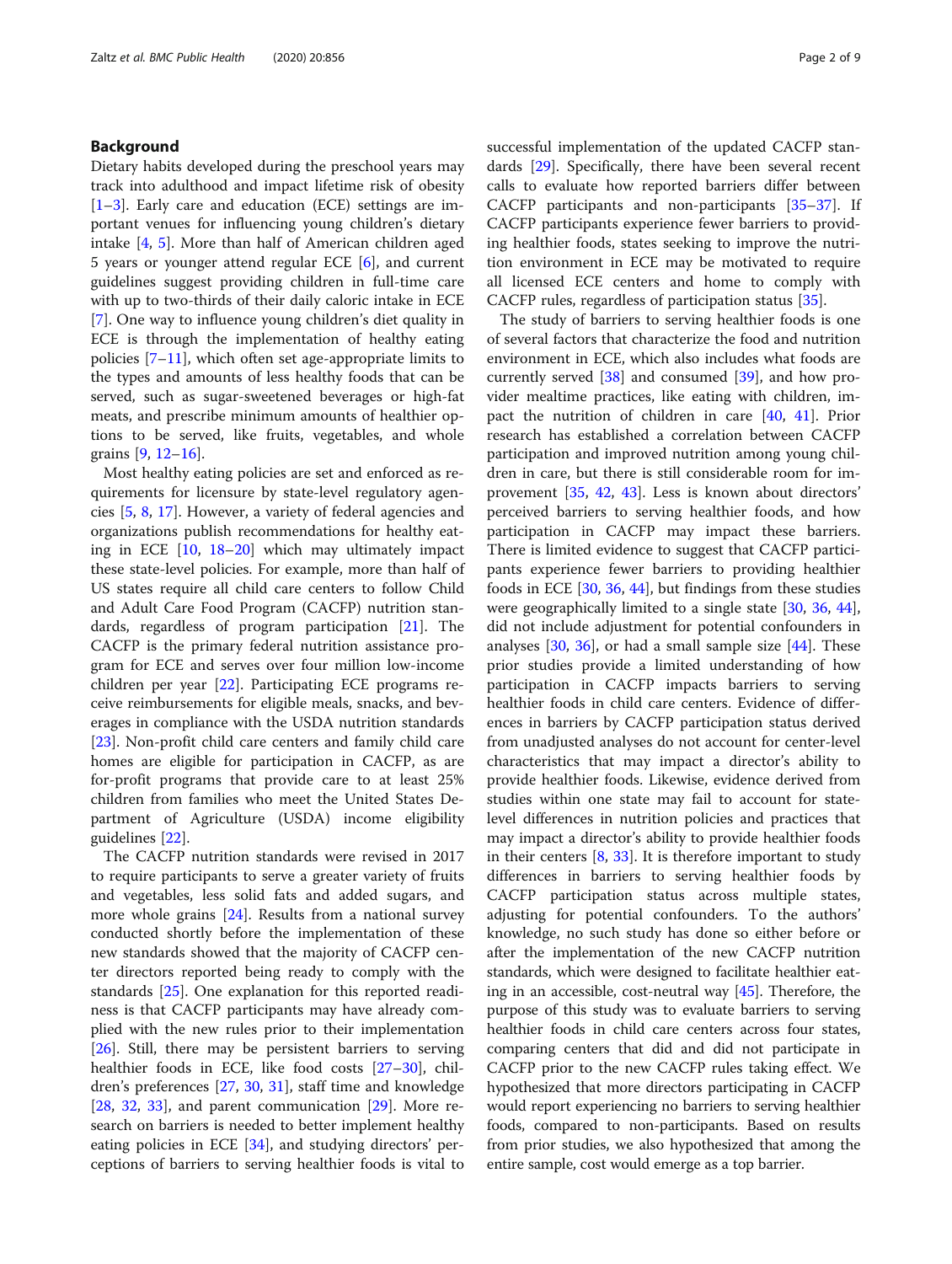## Methods

## **Overview**

This study analyzed cross-sectional survey data from a sample of child care center directors in Massachusetts, North Carolina, Rhode Island, and South Carolina. We compiled publicly available lists of all currently-operating, licensed ECE centers with no open case of abuse or neglect in each state ( $n = 9567$ ) and identified 20% of all directors from each state, respectively, to contact using a random number generator. At the time of data collection, members of the study team lived in two of the four states (Massachusetts, North Carolina), and chose two additional neighboring states (Rhode Island, South Carolina) for inclusion. We mailed a total of 1983 surveys, instructions, and stamped return envelopes to directors in 2012. Directors indicated their consent to participate by completing and returning surveys. Directors who returned surveys were entered into a drawing to win gift cards. The Institutional Review Boards of Harvard Medical School and Harvard Pilgrim Health Care and Duke University Medical Center approved this study.

### Survey

We created a 55-question survey related to nutrition and healthy eating in ECE using questions developed by Whitaker et al. [[46](#page-8-0)], Ammerman et al. [\[47\]](#page-8-0), and Benjamin et al. [[48](#page-8-0)]. The survey included input from stakeholders, including child care directors, teachers, and administrators, and results from pilot tests with ECE directors in each state. For this study, we analyzed responses to 30 questions related to center-, child-, and director-level demographic characteristics, and two questions related to barriers to serving healthier foods in ECE. We developed the two questions related to barriers to serving healthier foods using language taken directly from the Nutrition and Physical Activity Self-Assessment for Child Care (NAP SACC) [[48](#page-8-0)] and the Study of Healthy Activity and Eating Practices and Environments in Head Start (SHAPES) [\[46\]](#page-8-0). The NAP SACC self-assessment has been previously tested for both reliability and validity and psychometric properties of this tool are available elsewhere [[48](#page-8-0), [49](#page-8-0)]. In one question, center directors were asked to indicate which barriers, if any, they would experience if they tried to provide healthier foods than those they were currently serving. This question was used from the SHAPES survey [[46\]](#page-8-0), and did not include a standardized definition of healthier foods, which is consistent with other studies that measured directors' perceptions of barriers to serving healthier foods in ECE [\[29,](#page-7-0) [30,](#page-7-0) [36](#page-8-0), [50](#page-8-0)]. Thus, directors may have interpreted "healthier food" differently. The list of barriers included: not enough money; lack of control over foods delivered by the supplier; lack of knowledge regarding how to prepare healthier meals; lack of staff time to prepare healthier foods; children would

not like the taste of healthier foods; and lack of parental support for serving healthier foods. Directors were also given the option to indicate that they would not experience any barriers to serving healthier foods, or to write in responses not included in the list. Another question asked directors to specify which barrier, if any, was the most significant challenge to serving healthier foods. Two researchers reviewed all write-in responses and, where possible, recoded those that corresponded to predetermined answer choices. For example, the write-in response "kids don't like to eat these foods" was recoded as the prespecified option "children would not like the taste of healthier foods." The two researchers discussed how to recode the write-in variables and reached consensus after any disagreements. Fewer than 5% of responses needed to be recoded. The survey also included demographic questions on total child enrollment; child race and ethnicity as a percent of total enrollment; center profit status; number of teachers, staff, and classrooms; participation in CACFP; and director demographics.

### Analysis

To summarize center and director characteristics, we calculated means, standard deviations (SD), and percentages. The primary outcome was reporting no barriers to serving healthier foods. For secondary outcomes, we examined each of the barriers separately, as well as the total number of barriers reported. We fit unadjusted and adjusted logistic regression models to estimate the odds of directors reporting no barriers to serving healthier foods, and each of the specific barriers, comparing those participating in CACFP and those not participating. We also fit unadjusted and adjusted Poisson regression models to estimate the incidence rate ratio of the total number of barriers reported, comparing centers that did and did not participate in CACFP. We adjusted for covariates including profit status (for profit versus not-forprofit), total child enrollment (continuous), years in operation (continuous), state, and director education (high school, technical college, university degree, graduate degree/higher). We identified these potential confounders a priori because these characteristics have been shown to differ between CACFP and non-CACFP centers [[43](#page-8-0)] and may impact center directors' readiness to comply with new healthy eating policies [[25\]](#page-7-0). In a prior study, we found similar differences between demographic characteristics and reported barriers to complying with a new healthy eating policy in ECE [[30](#page-7-0)]. We conducted all analyses using Stata 14.1 (StateCorp LP, College Station, TX) with a significance level of  $\alpha$  = 0.05.

## Results

We received 713 surveys (response rate of 36%), of which 81 were from Massachusetts (11.4%), 57 from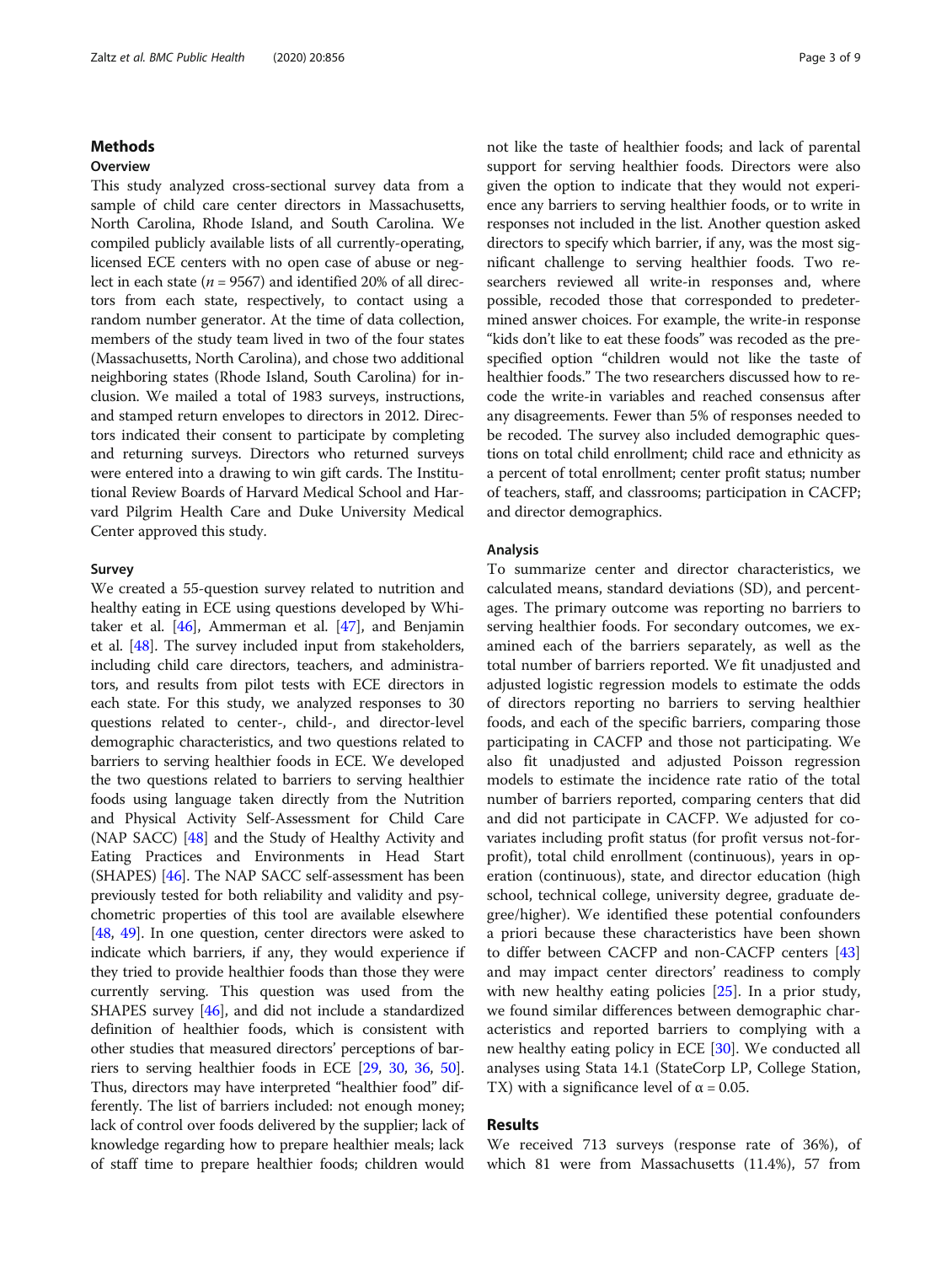Rhode Island (8.0%), 314 from North Carolina (44.0%), and 261 from South Carolina (36.6%). We excluded 54 surveys for missing or incomplete information germane to this study. Thirty-eight directors (5%) did not explicitly indicate that they served meals or snacks in their center, and 16 directors (2%) did not include their center participation status in CACFP. This resulted in a final sample of 659 centers. At the time of data collection, all states but Rhode Island required licensed child care centers to adhere to CACFP nutrition rules, regardless of their participation status in the program. State-level participation in CACFP varied between study locations, with approximately 26% participation among all child care centers in Massachusetts, 47% in Rhode Island, 44% in North Carolina, 25% in South Carolina, suggesting more variability within, rather than between, regions. All states had quality rating and improvement systems available to center directors, which provided best practice recommendations and guidelines for improving health and quality of care in child care [[51\]](#page-8-0). We did not

measure differences in tuition data or urban versus rural location between centers in this study.

Among all directors, 362 centers participated in CACFP (55%) and 331 did not (45%) (Table 1). Nearly all (96%) directors were female. At the time of data collection, directors from CACFP centers reported working in ECE for a mean (SD) 18.2 (9.2) years, and directors from non-CACFP centers reported working in ECE for a mean (SD) 19.1 (9.8) years. There were some demographic differences between CACFP and non-CACFP centers. Non-CACFP center directors reported a higher percentage of white children (66% vs. 35%;  $p < 0.001$ ), and a lower percentage of black children (22% vs. 46%;  $p < 0.001$ ) enrolled in care. A higher percentage of non-CACFP directors reported having a four-year university degree or higher, compared to directors from CACFP centers (64% vs. 56%;  $p < 0.0001$ ). There were no significant differences between CACFP and non-CACFP centers in total child enrollment, number of teachers, staff, or classrooms, or director years of experience.

Table 1 Characteristics of centers, directors, and children in Massachusetts, North Carolina, Rhode Island, South Carolina, 2012  $(n = 659)$ 

|                                   | Centers participating in CACFP ( $n = 362$ ) | Centers not participating in CACFP ( $n = 297$ ) |
|-----------------------------------|----------------------------------------------|--------------------------------------------------|
| <b>Center characteristics</b>     | Mean (SD)                                    |                                                  |
| Number of children enrolled       | 64.0 (49.7)                                  | 64.6 (47.1)                                      |
| Years in operation                | 18.0 (12.9)                                  | 20.4 (15.4)                                      |
| Number of paid staff              | 13.0 (9.9)                                   | 13.2 (11.9)                                      |
| Number of teachers                | 9.8(7.5)                                     | 10.8 (10.8)                                      |
| Number of classrooms              | 5.4(3.0)                                     | 5.4(3.5)                                         |
|                                   | Number (%)                                   |                                                  |
| For-profit                        | 208 (58)                                     | 192 (65)                                         |
| <b>Child characteristics</b>      | Mean (SD)                                    |                                                  |
| % Black/African American          | 45.8 (37.7)                                  | 21.7 (31.2)                                      |
| % White                           | 34.8 (34.9)                                  | 65.9 (34.8)                                      |
| % Hispanic/Latino (a)             | 7.6(13.5)                                    | 3.7(10.7)                                        |
| % Multiple/more than one race     | 5.4(10.2)                                    | 3.4(5.3)                                         |
| % Asian/Asian American            | 1.6(6.6)                                     | 2.8(8.8)                                         |
| % Native American/American Indian | 0.9(6.6)                                     | 0.2(1.0)                                         |
| <b>Director characteristics</b>   | Mean (SD)                                    |                                                  |
| Years of experience               | 18.2(9.2)                                    | 19.1 (9.8)                                       |
|                                   | Number (%)                                   |                                                  |
| 4-year college degree or higher   | 200(56)                                      | 183 (64)                                         |
| Gender, female                    | 342 (96)                                     | 276 (96)                                         |
| State                             |                                              |                                                  |
| Massachusetts                     | 6(2)                                         | 69 (23)                                          |
| Rhode Island                      | 22(6)                                        | 32(11)                                           |
| North Carolina                    | 220(61)                                      | 75 (25)                                          |
| South Carolina                    | 114(31)                                      | 121(41)                                          |

CACFP Child and Adult Care Food Program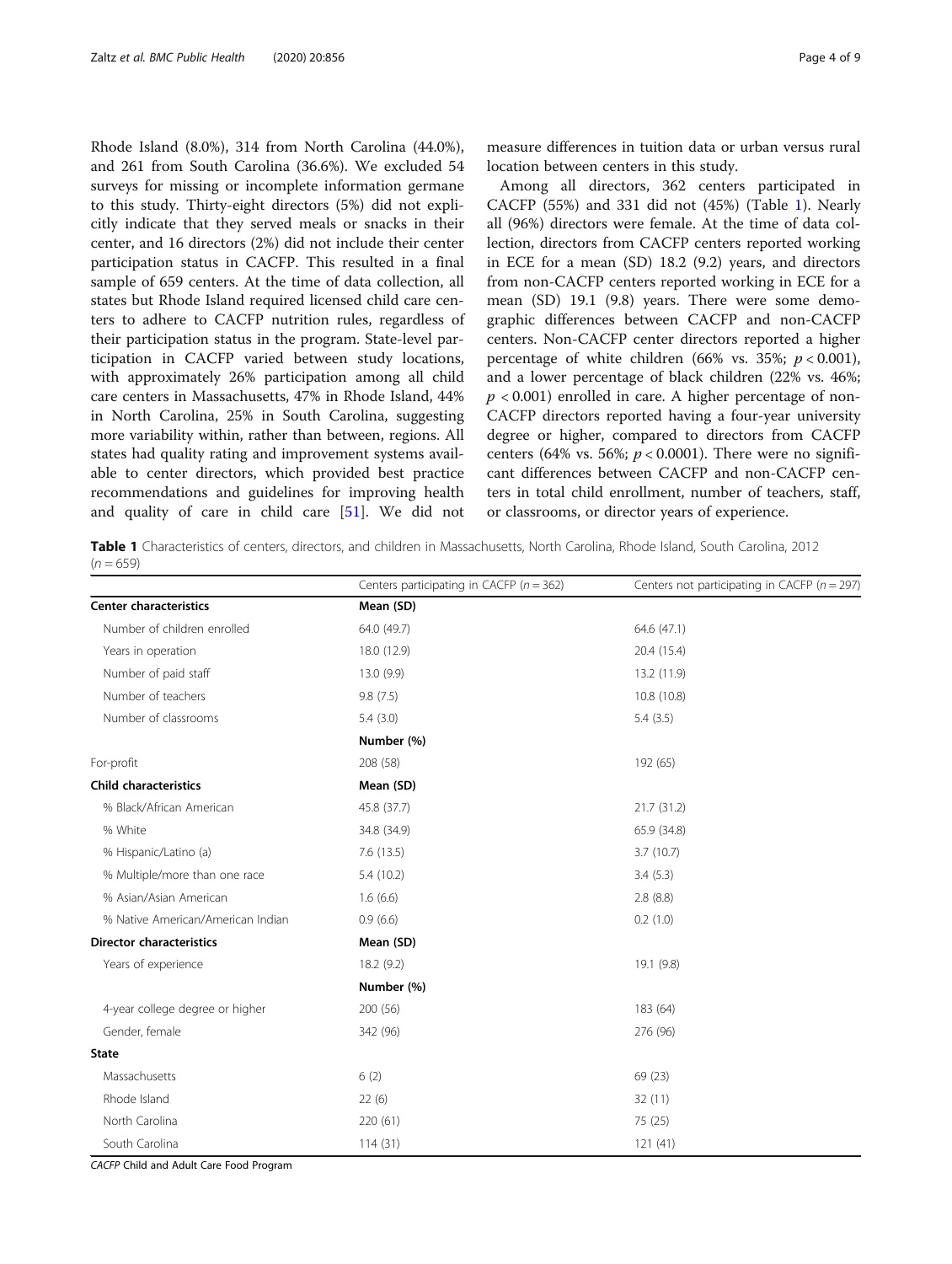Overall, 39.5% of center directors reported no barriers to serving healthier foods to children (Table 2). Among directors from centers participating in CACFP, 42.9% reported no barriers, compared to 35.1% of non-CACFP directors who reported no barriers. The most prevalent reported barriers to serving healthier foods in child care centers were cost (41.9%) and children's food preferences (19.4%). Cost was reported as a barrier by 39.7% of CACFP directors and 48.6% of non-CACFP directors. Children's food preferences was reported as a barrier by 22.4% of CACFP directors and 17.5% of non-CACFP directors. Among all directors who indicated a top barrier (exclusive of all other barriers), 56.9% of CACFP directors and 66.3% of non-CACFP directors reported cost as the top barrier. Fewer than 10% of directors reported any other barrier (other than cost and children's food preferences) to serving healthier foods in centers.

After adjusting for profit status, total child enrollment, years in operation, state, and director education, directors from CACFP centers had more than twice the odd of reporting no barriers to serving healthier foods in child care centers, compared to directors from non-CACFP centers  $(OR = 2.03, 95\% \text{ CI} [1.36, 3.04]; p =$ 0.001) (Table [3\)](#page-5-0). Directors from CACFP centers were less likely to report cost as a barrier ( $OR = 0.46$ ; 95% CI [0.31, 0.67];  $p < 0.001$ ), and less likely to report cost as the top barrier (OR = 0.48; 95% CI [0.28, 0.81];  $p =$ 0.007), compared to directors from non-CACFP centers. Finally, CACFP directors reported fewer barriers overall (IRR = 0.77; CI [0.64, 0.92];  $p < 0.01$ ), compared to non-CACFP directors.

## **Discussion**

In this cross-sectional survey of 659 center directors from four states, we found directors from CACFP centers were more likely to report experiencing no barriers to serving healthier foods in child care centers, compared to directors from non-CACFP centers. Among all centers (both CACFP and non-CACFP), the most prevalent barriers to serving healthier foods were cost and children's food preferences. However, directors from CACFP centers reported fewer barriers than directors from non-CACFP centers, and were less likely to report cost as a top barrier.

These findings are consistent with our hypotheses and prior research in this area [\[30](#page-7-0), [36,](#page-8-0) [44](#page-8-0)]. Studies in Georgia [[36](#page-8-0)], Illinois [[44\]](#page-8-0), and South Carolina [\[30](#page-7-0)] have reported differences in barriers to serving healthier foods by participation in CACFP, all indicating that participating centers and family child care homes may experience fewer barriers than non-participants. In a cross-sectional survey of child care center directors in South Carolina, Zaltz et al. [\[30](#page-7-0)] found fewer CACFP directors reported cost as a barrier to implementing new healthy eating standards, compared to non-participants. In the same study, more CACFP directors reported adherence to several nutrition best practices, like maintaining a written nutrition policy and using non-food items for holidays and other celebrations  $[30]$ . Cotwright et al.  $[36]$  $[36]$  reported similar findings in a recent statewide survey of ECE directors in Georgia who implemented a new beverage policy. In that study, fewer CACFP directors reported barriers to meeting juice and milk guidelines, and those directors reported serving fewer sugar-sweetened beverages overall, compared to non-CACFP directors [[36\]](#page-8-0). Results from these studies, which collectively suggest that CACFP participants may experience fewer barriers to serving healthier foods and beverages in ECE, are limited by the fact that they report results from unadjusted analyses [[30,](#page-7-0) [36](#page-8-0)]. The results from this paper

|  |  |  |  |  | <b>Table 2</b> Unadjusted analyses examining barriers to serving healthier foods in ECE in CACFP and non-CACFP centers, $n = 659$ |
|--|--|--|--|--|-----------------------------------------------------------------------------------------------------------------------------------|
|  |  |  |  |  |                                                                                                                                   |

|                                                                                   | Centers participating in CACFP<br>$(n = 362)$ | Centers not participating in CACFP<br>$(n = 297)$ |
|-----------------------------------------------------------------------------------|-----------------------------------------------|---------------------------------------------------|
|                                                                                   | Frequency (%)                                 |                                                   |
| No barriers                                                                       | 151 (42.9)                                    | 98 (35.1)                                         |
| Barriers to serving healthier foods                                               |                                               |                                                   |
| Not enough money to serve healthier meals and snacks                              | 140 (39.7)                                    | 136 (48.6)                                        |
| Children do not like the taste of healthier meals and snacks                      | 79 (22.4)                                     | 49 (17.5)                                         |
| Staff do not have time to prepare healthier meals and snacks                      | 29(8.2)                                       | 24(8.6)                                           |
| Lack of control over what is delivered by food service provider                   | 28(7.9)                                       | 24(8.6)                                           |
| Parents do not support the idea of serving children healthier meals<br>and snacks | 26(7.4)                                       | 19(6.8)                                           |
| Staff lack the knowledge to prepare healthier meals and snacks                    | 16(4.5)                                       | 16(5.7)                                           |
| Cost as top barrier                                                               | 111 (56.9)                                    | 112(66.3)                                         |
|                                                                                   | Mean (SD)                                     |                                                   |
| Total number of barriers reported                                                 | 0.93(0.99)                                    | 1.04(0.99)                                        |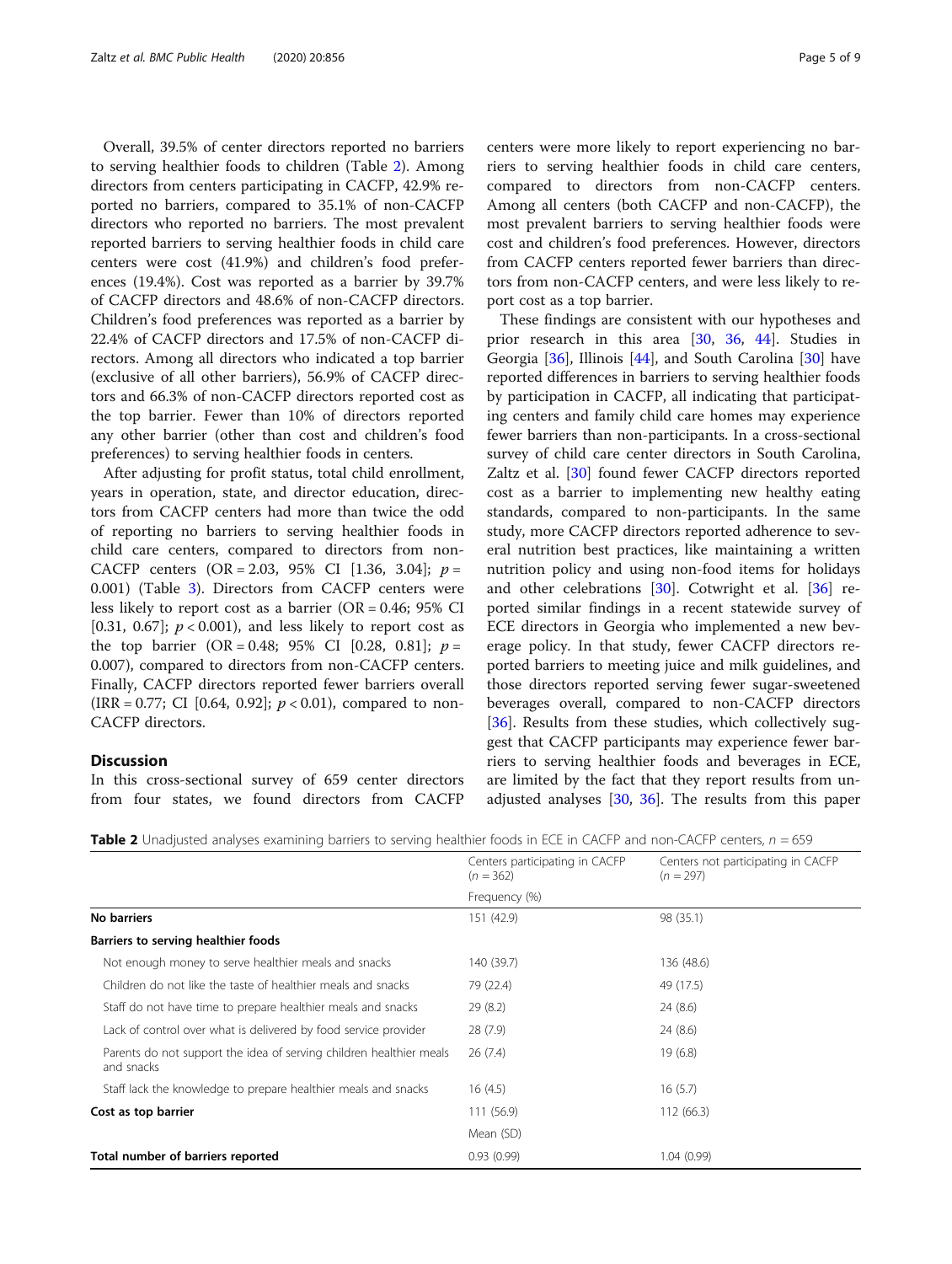<span id="page-5-0"></span>Table 3 Adjusted odds ratios (OR) and incidence rate ratios (IRR) in analyses examining barriers to serving healthier foods in ECE in CACFP and non-CACFP centers,  $n = 659$ 

|                                                                                | $ORa$ (95% CI)      | P       |
|--------------------------------------------------------------------------------|---------------------|---------|
| No barriers                                                                    | $2.03(1.36 - 3.04)$ | 0.001   |
| Barriers to providing healthier foods                                          |                     |         |
| Not enough money to serve healthier meals and snacks                           | $0.46(0.31 - 0.67)$ | < 0.001 |
| Children do not like the taste of healthier meals and snacks                   | $1.11(0.70 - 1.76)$ | 0.65    |
| Staff do not have time to prepare healthier meals and snacks                   | $0.65(0.33 - 1.26)$ | 0.20    |
| Lack of control over what is delivered by food service provider                | $0.78(0.40 - 1.58)$ | 0.47    |
| Parents do not support the idea of serving children healthier meals and snacks | $1.62(0.75 - 3.51)$ | 0.22    |
| Staff lack the knowledge to prepare healthier meals and snacks                 | $0.47(0.20 - 1.10)$ | 0.08    |
| Cost as top barrier                                                            | $0.48(0.28 - 0.81)$ | 0.007   |
|                                                                                | $IRRa$ (95% CI)     | р       |
| Total number of barriers reported                                              | $0.77(0.64 - 0.92)$ | 0.005   |

<sup>a</sup>Adjusted CACFP participation, profit status, total child enrollment, years in operation, state, and director education

build upon this prior work by examining CACFP participation as the main predictor of barriers to serving healthier foods, controlling for important potential confounders like center profit status, size, number of children and staff, or director education.

There are several potential explanations for the association between CACFP participation and fewer reported barriers to serving healthier foods and beverages in child care centers. First, compared to non-participating centers, CACFP centers may already serve healthier foods [[35,](#page-8-0) [42](#page-8-0), [43](#page-8-0)]. Ritchie et al. [\[42](#page-8-0)] compared foods served in California ECE centers and family child care homes, including those that did and did not participate in CACFP, using a self-reported food frequency checklist. Compared to non-CACFP participants, CACFP centers and family child care homes served more milk, more vegetables, and fewer sugar-sweetened beverages [[42](#page-8-0)]. Korenman et al. [\[43](#page-8-0)] also reported increased servings of milk and vegetables among CACFP participants, using nationally representative food frequency data collected as part of the Early Childhood Longitudinal Study, Birth Cohort [[43,](#page-8-0) [52\]](#page-8-0). Finally, Andreyeva et al. [[35](#page-8-0)] measured plate waste and directly-observed lunchtime intake among a random sample of child care centers in Connecticut and reported differences in nutritional intake by CACFP status. In that study, children at CACFP centers were more likely to consume low-fat milk and less likely to con-sume saturated and trans fats [\[35](#page-8-0)].

Next, CACFP centers may be better equipped to address cost barriers, since they receive reimbursements for serving healthy foods [[23\]](#page-7-0). In this study, cost was the most prevalent barrier reported to serving healthier foods in centers. This finding has also been reported in prior studies [\[27](#page-7-0), [28](#page-7-0), [30](#page-7-0), [50,](#page-8-0) [53\]](#page-8-0). Recently, Nanney and colleagues [[50\]](#page-8-0) assessed the implementation of nutrition policies among CACFP and non-CACFP ECE directors in Minnesota and Wisconsin centers and family child care homes, of whom 80% reported cost as a barrier. In our study, more than 40% of ECE directors across four states reported cost as a barrier, including both CACFP and non-CACFP participants. However, directors from centers participating in CACFP were less likely than non-CACFP directors to report cost as a barrier, and less likely to identify cost as the top barrier. Still, some limited evidence from qualitative research suggests that CACFP reimbursements may not be sufficient to overcome the cost burden of serving healthier foods [[28](#page-7-0)]. Future research should assess cost barriers to serving healthier foods among CACFP participants after the implementation of updated nutrition rules in 2017 [\[45](#page-8-0)]. These new rules, which required participants to serve a greater variety of fruits, vegetables, and whole grains, were designed to be cost-neutral, and did not include additional reimbursements [\[45](#page-8-0)]. There may be reason, however, to increase federal reimbursements to CACFP participants, since cost barriers are consistently reported, and prior evidence has shown that CACFP participants incur additional costs when serving more fruits, vegetables, and whole grains [[53](#page-8-0)]. Increased federal reimbursements for healthier foods may help alleviate the cost barrier, while also improving children's diet quality. In fact, there is some evidence to suggest that ECE providers who receive more federal food subsidies serve higher nutritional quality foods to children [\[54](#page-8-0)].

Finally, CACFP participants may experience fewer barriers to serving healthier foods in child care centers since they receive nutrition trainings [\[22](#page-7-0)]. Training in nutrition may help reduce barriers to both identifying and serving healthier foods and beverages [[34](#page-8-0)]. Additionally, CACFP participants have been shown to adhere to supportive nutrition practices associated with healthier eating in ECE, like serving family-style meals [\[33](#page-8-0), [35](#page-8-0)],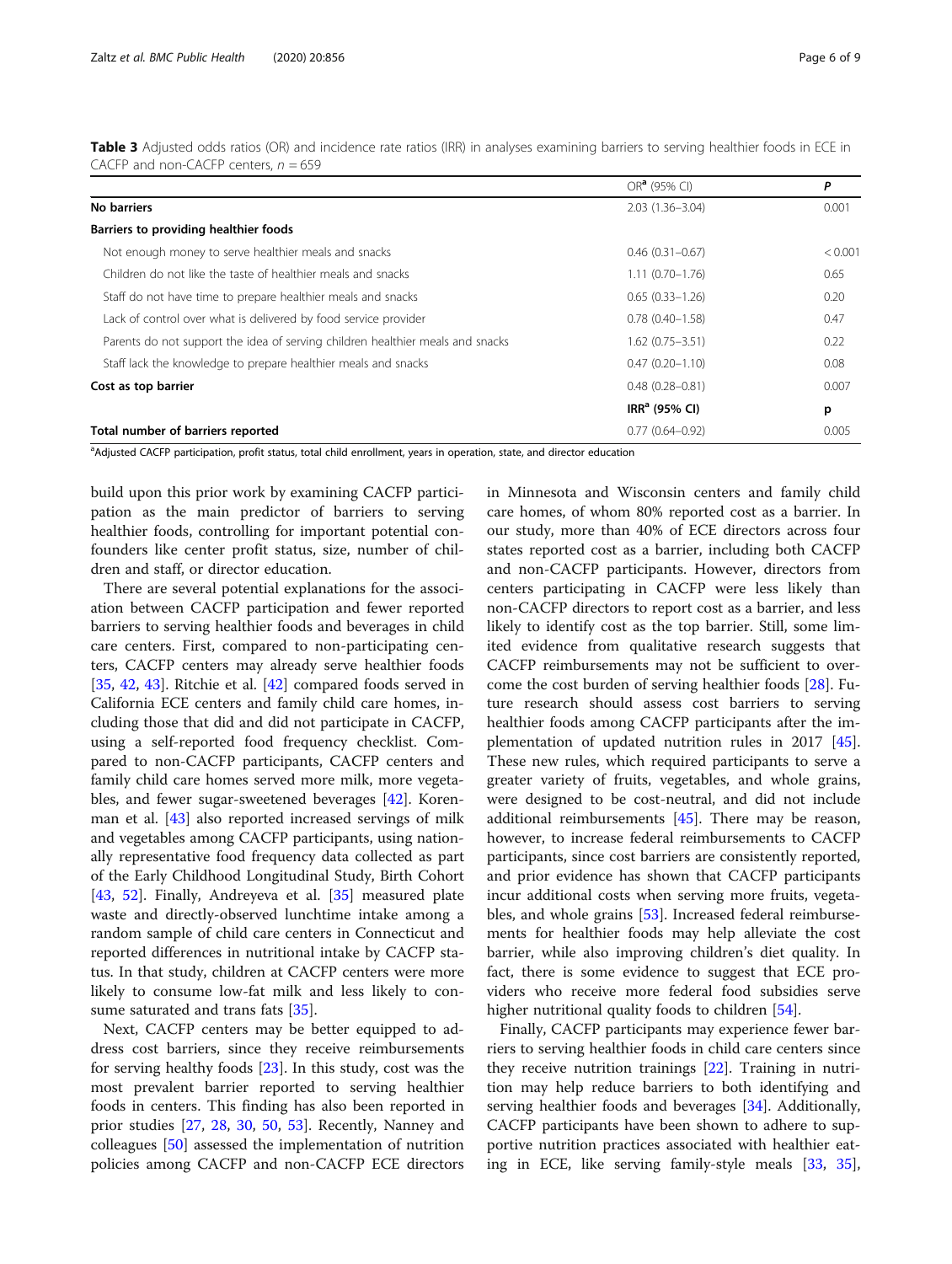having providers eat the same foods as children [\[15](#page-7-0), [35](#page-8-0)], and providing nutrition education to parents [[44\]](#page-8-0). In a qualitative study of ECE directors from central Illinois, Dev and colleagues [[44\]](#page-8-0) found that non-CACFP directors reported more barriers to encouraging parents to provide healthier foods from home, which is a recommended best practice for nutrition in ECE [[7\]](#page-7-0). To improve the potential impact of CACFP on children's dietary intake, policymakers and researchers should continue to evaluate participation and its potential role in reducing barriers to serving healthier foods and beverages in ECE. If participating centers continue to report fewer barriers to healthier eating, states may wish to require all licensed ECE centers and homes to comply with CACFP standards. Additionally, states may provide nonparticipants with resources like staff nutrition trainings that may reduce barriers to healthier eating in ECE. Prior findings and results from this study indicate an overall improved nutrition environment among CACFP centers via increased training, capacity, and resources among staff, directors, children, and parents. When considered holistically, these findings suggest that participation in CACFP may itself be an effective strategy to decrease barriers to healthier eating. Future research should thus focus on barriers to participating in CACFP, which may include a variety of factors like administrative capacity of the center, community engagement, pre-existing center policies, and provider/director attitudes [\[55\]](#page-8-0).

This study is one of a few to specifically evaluate barriers to serving healthier foods in child care centers by CACFP participation status, and the first to do so via adjusted analyses across two regions within the US. However, this study has limitations. First, we could not assess causality due to the cross-sectional nature of these data. We also did not provide a standardized definition of healthier foods to survey respondents, consistent with similar, quantitative survey-based studies [\[29](#page-7-0), [30](#page-7-0), [36,](#page-8-0) [50\]](#page-8-0). These findings, therefore, reflect directors' barriers to serving healthier foods couched within their perceptions and beliefs of what constitutes healthier foods. Directors may have interpreted "healthier food" differently. Qualitative research on directors' perceptions of healthier eating in ECE can help bridge this gap [[44,](#page-8-0) [56\]](#page-8-0), and there have been recent calls for more research on factors associated with barriers to healthier eating in CACFP centers [\[29\]](#page-7-0). Second, generalizability of these results is limited by a 36% response rate. However, our response rate is comparable to those reported in similar studies in ECE [[30,](#page-7-0) [42](#page-8-0), [57\]](#page-8-0), and demographic characteristics of CACFP and non-CACFP centers in this study are similar to those from two nationallyrepresentative surveys of child care centers [\[25,](#page-7-0) [43\]](#page-8-0). Third, we surveyed center directors, who are well-positioned to report barriers, because they are likely to be involved in the procurement of foods and beverages served to children [\[58\]](#page-8-0). But, we did not survey teachers or other staff members in

the centers, who may provide unique perspectives on the barriers to healthy eating in ECE because they may be more involved with the planning, preparation, and serving of foods to children [\[59](#page-8-0)]. Teachers and directors may also perceive barriers to healthier eating differently based on varying values or priorities related to improving nutrition in ECE. Fourth, we did not assess the nutritional quality of foods and beverages served to children in these centers, so we are not able to connect reported barriers to actual nutritional content of foods served. Prior studies suggest, however, that meals and snacks served in ECE are often lacking in vitamin A, iron, and folate [\[60](#page-8-0)–[62](#page-8-0)], and one study conducted in North Carolina found child care center providers to serve an inadequate amount of fruits, vegetables, and whole grains [\[63](#page-8-0)]. Thus, there is some evidence that centers have room for improvement in the nutritional quality of foods and beverages served. Finally, social desirability bias may have influenced our findings, as directors may be more likely to report practices that reflect favorably on their centers. On the other hand, directors who responded to the survey may be more likely to report more barriers compared to non-respondents, if their initial participation in the study was influenced by a desire to communicate challenges in ECE.

### Conclusions

This study presents results from cross-sectional survey data related to child care center director-reported barriers to serving healthier foods to children. Findings from this study suggest that directors participating in CACFP were less likely to report barriers to serving healthier foods, compared to non-CACFP directors. These findings were derived from a random sample of child care center directors across four US states, which represents the largest and most geographically diverse study to examine the impact of CACFP participation on barriers to serving healthier foods. Examining barriers to serving healthier foods across multiple states is important, considering state and regional differences in policies and practices among ECE centers [[25,](#page-7-0) [43](#page-8-0), [64](#page-8-0)]. While barriers to serving healthier foods are just one component of supportive nutrition environments within ECE, they serve as an important indicator of readiness to implement new healthy eating policies [\[34](#page-8-0), [65\]](#page-8-0). Findings from this study add to the growing body of literature related to CACFP participation, healthy eating environments, and readiness to implement new nutrition-related policies in ECE. This assessment is of particular importance, since no baseline data exist to examine the impact of CACFP participation on barriers to serving healthier foods in child care centers prior to rule changes in 2017. Future research should reevaluate barriers to healthier eating in CACFP centers after the rule changes, to assess whether common barriers persist.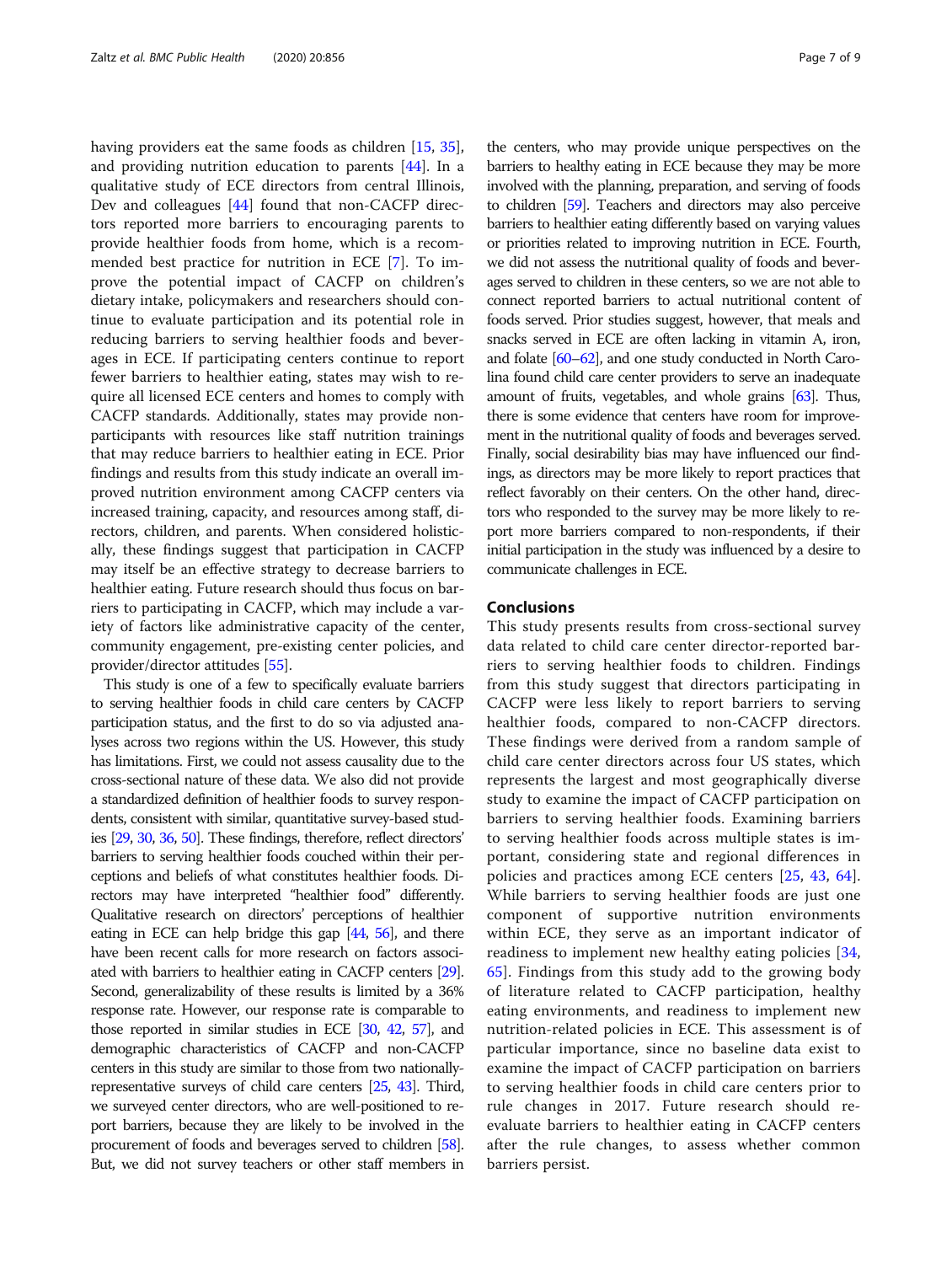### <span id="page-7-0"></span>Abbreviations

CACFP: Child and Adult Care Food Program; ECE: Early care and education; USDA: United States Department of Agriculture; NAP SACC: Nutrition and Physical Activity Self-Assessment for Child Care; SHAPES: Study of Healthy Activity and Eating Practices and Environments in Head Start

#### Acknowledgments

Not applicable.

#### Authors' contributions

DAZ drafted the manuscript with contributions and edits from all authors. SEBN and RRP designed the study and supervised data collection. AAH and BN conducted data analysis. JRO helped oversee the study. All authors reviewed and edited the manuscript and approved the final version.

#### Funding

This project was supported, in part, by grants from the Robert Wood Johnson Foundation, Healthy Eating Research #69551, Harvard Medical School/Harvard Pilgrim Health Care (no grant number), and the National Institutes of Health R21HD070822. DAZ is partially supported by a grant from the National Institutes of Health T32DK062707. The funders did not play any role in the study design collection, analysis and interpretation of data, or writing the manuscript.

#### Availability of data and materials

The data used during this study are available from the corresponding author on reasonable request.

### Ethics approval and consent to participate

This study was approved by the Institutional Review Boards of Harvard Medical School and Harvard Pilgrim Health Care and Duke University Medical Center. Directors indicated their consent to participate by completing and returning surveys.

#### Consent for publication

Not applicable.

#### Competing interests

The authors declare that they have no competing interests.

#### Author details

<sup>1</sup>Department of Health, Behavior and Society, Johns Hopkins Bloomberg School of Public Health, 615 N. Wolfe St, Baltimore, MD 21205, USA. <sup>2</sup>Department of Health Policy and Management, Johns Hopkins Bloomberg School of Public Health, 615 N. Wolfe St, Baltimore, MD 21205, USA. <sup>3</sup>Department of Exercise Science, University of South Carolina Arnold School of Public Health, 921 Assembly St, Columbia, SC 29208, USA. <sup>4</sup>Division of Biostatistics, Department of Public Health Sciences, Medical University of South Carolina, 135 Cannon St, Charleston, SC 29425, USA.

## Received: 16 October 2019 Accepted: 15 April 2020

#### References

- 1. Nicklaus S, Remy E. Early origins of overeating: tracking between early food habits and later eating patterns. Curr Obes Rep. 2013;2(2):179–84.
- 2. Lillycrop KA, Burdge GC. Epigenetic changes in early life and future risk of obesity. Int J Obes. 2011;35(1):72.
- Birch LL, Fisher JO. Development of eating behaviors among children and adolescents. Pediatrics. 1998;101(3 Pt 2):539–49.
- 4. Ward D, Story M. Role of policies and practices within early care and education programs to support healthy food and physical activity practices. Child Obes. 2018;14(6):340.
- Larson N, Ward DS, Neelon SB, Story M. What role can child-care settings play in obesity prevention? A review of the evidence and call for research efforts. J Am Diet Assoc. 2011;111(9):1343–62.
- 6. Corcoran L, Steinley K. Early childhood program participation, results from the National Household Education Surveys Program of 2016 (NCES 2017- 101.REV). Washington, DC: National Center for Education Statistics, Institute of Education Sciences, US Department of Education; 2019.
- 7. Benjamin-Neelon SE. Position of the academy of nutrition and dietetics: benchmarks for nutrition in child care. J Acad Nutr Diet. 2018;118(7): 1291–300.
- 8. Benjamin SE, Cradock A, Walker EM, Slining M, Gillman MW. Obesity prevention in child care: a review of U.S. state regulations. BMC Public Health. 2008;8:188.
- Lessard L, Breck A. Childhood obesity prevention in childcare settings: the potential of policy and environmental change interventions. Curr Obes Rep. 2015;4(2):191–7.
- 10. IOM. Accelerating progress in obesity prevention: solving the weight of the nation. Glickman D, Parker L, Sim LJ, Del Valle Cook H, Miller EA, editors. Washington (DC): National Academies Press (US); 2012.
- 11. Natale RA, Lopez-Mitnik G, Uhlhorn SB, Asfour L, Messiah SE. Effect of a child care center-based obesity prevention program on body mass index and nutrition practices among preschool-aged children. Health Promot Pract. 2014;15(5):695–705.
- 12. Benjamin Neelon SE, Mayhew M, O'Neill JR, Neelon B, Li F, Pate RR. Comparative evaluation of a South Carolina policy to improve nutrition in child care. J Acad Nutr Diet. 2016;116(6):949–56.
- 13. Lessard L, Lesesne C, Kakietek J, Breck A, Jernigan J, Dunn L, et al. Measurement of compliance with New York City's regulations on beverages, physical activity, and screen time in early child care centers. Prev Chronic Dis. 2014;11:E183.
- 14. Lessard L, Williams Leng S, Brennan R. Consistency of compliance with nutrition-related regulations among Delaware child care centers. Child Obes (Print). 2013;9(3):233–9.
- 15. Liu ST, Graffagino CL, Leser KA, Trombetta AL, Pirie PL. Obesity prevention practices and policies in child care settings enrolled and not enrolled in the child and adult care food program. Matern Child Health J. 2016;20(9):1933–9.
- 16. Ritchie LD, Sharma S, Gildengorin G, Yoshida S, Braff-Guajardo E, Crawford P. Policy improves what beverages are served to young children in child care. J Acad Nutr Diet. 2015;115(5):724–30.
- 17. Child Care: State Efforts to Enforce Safety and Health Requirements. U. S. Government Accountability Office; 2004. Contract No.: GAO-04-786.
- 18. AAP. Caring for our children, national health and safety performance standards. 2019.
- 19. Khan LK, Sobush K, Keener D, Goodman K, Lowry A, Kakietek J, et al. Recommended community strategies and measurements to prevent obesity in the United States. MMWR Recomm Rep. 2009;58(RR-7):1–26.
- 20. IOM. Early childhood obesity prevention policies. Washington, DC: The National Academies Press; 2011.
- 21. Public Health Law Center. Child Care regulations: Healthy eating policies. Mitchell Hamline School of Law. Available from: [https://www.](https://www.publichealthlawcenter.org/topics/healthy-eating/child-care) [publichealthlawcenter.org/topics/healthy-eating/child-care.](https://www.publichealthlawcenter.org/topics/healthy-eating/child-care) Accessed 17 Jan 2019.
- 22. Murphy SP, Yaktine AL, Suitor CW. Child and adult care food program : aligning dietary guidance for all. Washington: National Academies Press; 2011.
- 23. USDA. Child and Adult Care Food Program (CACFP) Washington, D.C. 2018. Available from: [https://www.fns.usda.gov/cacfp/child-and-adult-care-food](https://www.fns.usda.gov/cacfp/child-and-adult-care-food-program)[program](https://www.fns.usda.gov/cacfp/child-and-adult-care-food-program). Accessed 10 Jan 2019.
- 24. USDA. Child and Adult Care Food Program (CACFP) Nutrition Standards for CACFP Meals and Snacks. Available from: [https://www.fns.usda.gov/cacfp/](https://www.fns.usda.gov/cacfp/meals-and-snacks) [meals-and-snacks](https://www.fns.usda.gov/cacfp/meals-and-snacks). Accessed 10 Jan 2019.
- 25. Chriqui JF, Julien L, Schermbeck RM. Early childhood education centers' reported readiness to implement the updated child and adult care food program meal pattern standards in the United States, 2017. Child Obes. 2018;14(6):412–20.
- 26. Lee DL, Gurzo K, Yoshida S, Homel Vitale E, Hecht K, Ritchie LD. Compliance with the new 2017 child and adult care food program standards for infants and children before implementation. Child Obes. 2018;14(6):393–402.
- 27. Carroll JD, Demment MM, Stiles SB, Devine CM, Dollahite JS, Sobal J, et al. Overcoming barriers to vegetable consumption by preschool children: a child care center buying club. J Hunger Environ Nutr. 2011;6(2):153–65.
- 28. Hughes CC, Gooze RA, Finkelstein DM, Whitaker RC. Barriers to obesity prevention in head start. Health Aff (Millwood). 2010;29(3):454–62.
- 29. Lessard L. Implementation of revised nutrition standards in US Department of Agriculture's Child and Adult Care Food Program. J Nutr Educ Behav. 2019; <https://doi.org/10.1016/j.jneb.2019.10.011>.
- 30. Zaltz DA, Pate RR, O'Neill JR, Neelon B, Benjamin-Neelon SE. Barriers and facilitators to compliance with a state healthy eating policy in early care and education centers. Child Obes. 2018;14:349–57.